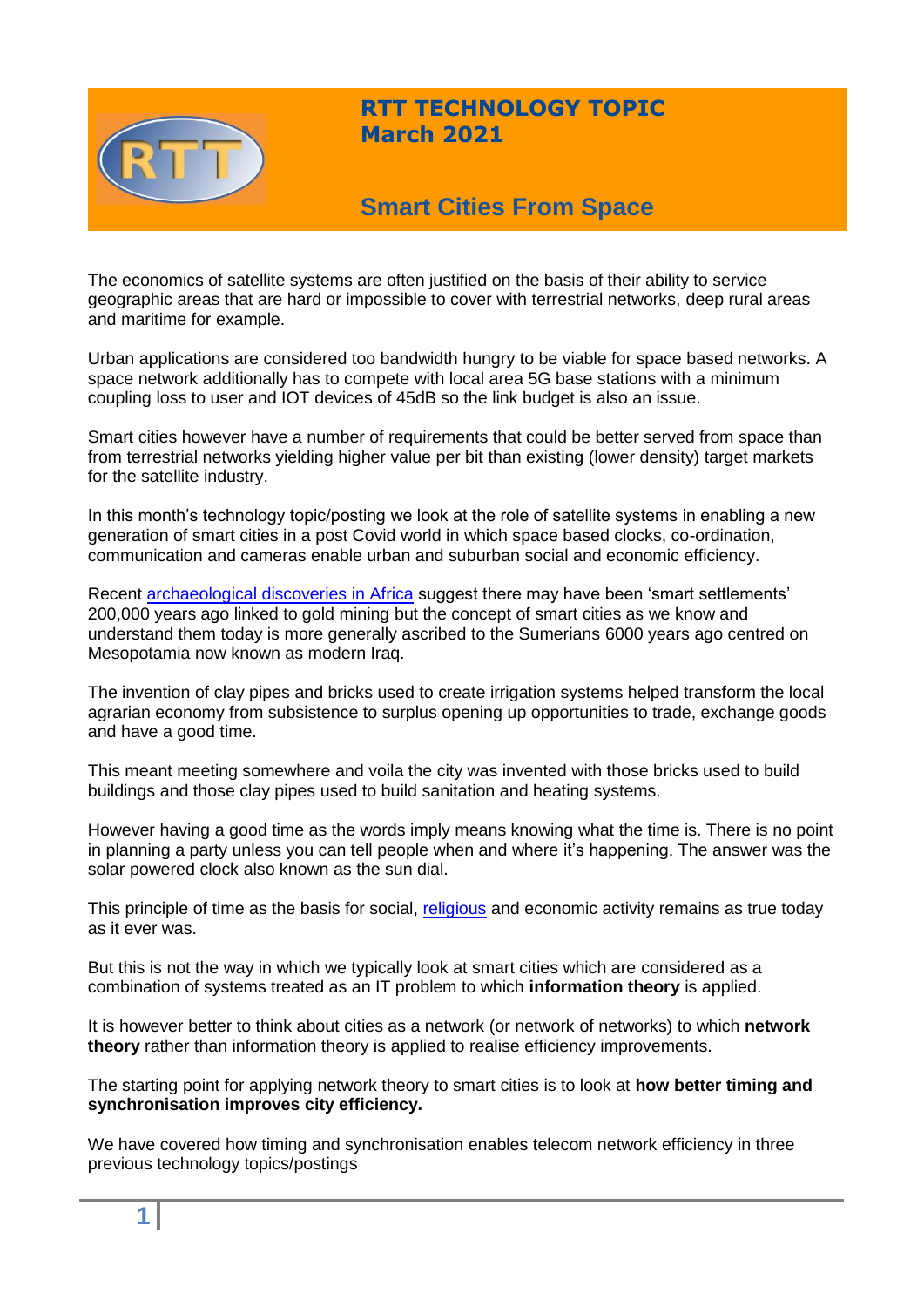[Time For 5G, The Role of Big Clocks and Small Clocks in next generation mobile broadband](https://www.rttonline.com/tt/TT2016_002.pdf)  [networks February 2016](https://www.rttonline.com/tt/TT2016_002.pdf) [A Second Look at Time –](https://www.rttonline.com/tt/TT2016_004.pdf) April 2016 Space Time - [January 2019](https://www.rttonline.com/tt/TT2019_001.pdf)

Clocks (solar and mechanical) and cities have a long history together. [The Wells Cathedral Clock](https://www.wellsvoice.co.uk/wells-clock-mechanism-science-museum)  [has chimed the quarter hour for over 600 years](https://www.wellsvoice.co.uk/wells-clock-mechanism-science-museum) and hasn't stopped yet.

Time has the dual function of ensuring that the things that need to happen at the same time happen at the same time and the things that shouldn't happen at the same time don't happen at the same time.

It is hard to find a function in a modern city or modern city suburb that does not have time as a reference, in fact, I cannot think of a single example. Therefore by implication improving timing and synchronisation will improve city wide efficiency faster and more efficiently than any other process.

The new generation of high count LEOS potentially provides cities with the world's most accurate solar powered clock adding exquisite resolution and resilience to every urban process – the Sumerian Sun dial reinvented and re applied.

The proposition becomes more compelling when combined with imaging systems including optical, infra-red and synthetic aperture sub meter radar. The great thing about a massive multi spectral camera in the sky is that it can see round corners more effectively than terrestrial systems, think … no more traffic accidents. The speed of LEO satellites (faster speed=improved synthetic aperture performance) enables highly resolved sub metre 3D imaging.

Last but not least there is connectivity but it is not connectivity per se that adds value but the combination of connectivity with a super accurate clock and real time imaging data.

The important consideration here is not latency but latency variability, the Achilles heel of all terrestrial networks.

Satellite networks have visibility to the end to end communication channel which is hard to replicate with end to end routing over terrestrial wireless and fibre. Add a round trip time advantage for city to city communication over more than 10,000 kilometres, Singapore to New York for example, and the benefits of a synchronised smart city from space that can talk to other smart cities from space become increasingly obvious. Minimum latency globally synchronised high frequency trading is just one example of an added value opportunity where satellites deliver clear advantage. It is also easier to make end to end authentication and encryption more secure.

There is however an unanswered question.

In 1927 the German film director Fritz Lang produced the Science fiction drama Metropolis. In the film, rich people fly between sky scrapers, spending their leisure time in pleasure gardens where every need is met.

The City is however dependent on an army of underground workers who toil daily to sustain the lives of the privileged elite existing on a higher plane.

Contemporary smart cities have a similarly uncomfortable dependency on migrant workers who may or may not live underground but are expected to be content with an inferior standard of life. On a global scale this is neither fair nor smart nor sustainable in the longer term. Social and economic inequality directly correlates to political instability so is not even politically justifiable.

In previous technology topics/postings, we have argued the case for a United Nations Global Broadband network, a network in space that could deliver urban (and rural and maritime)